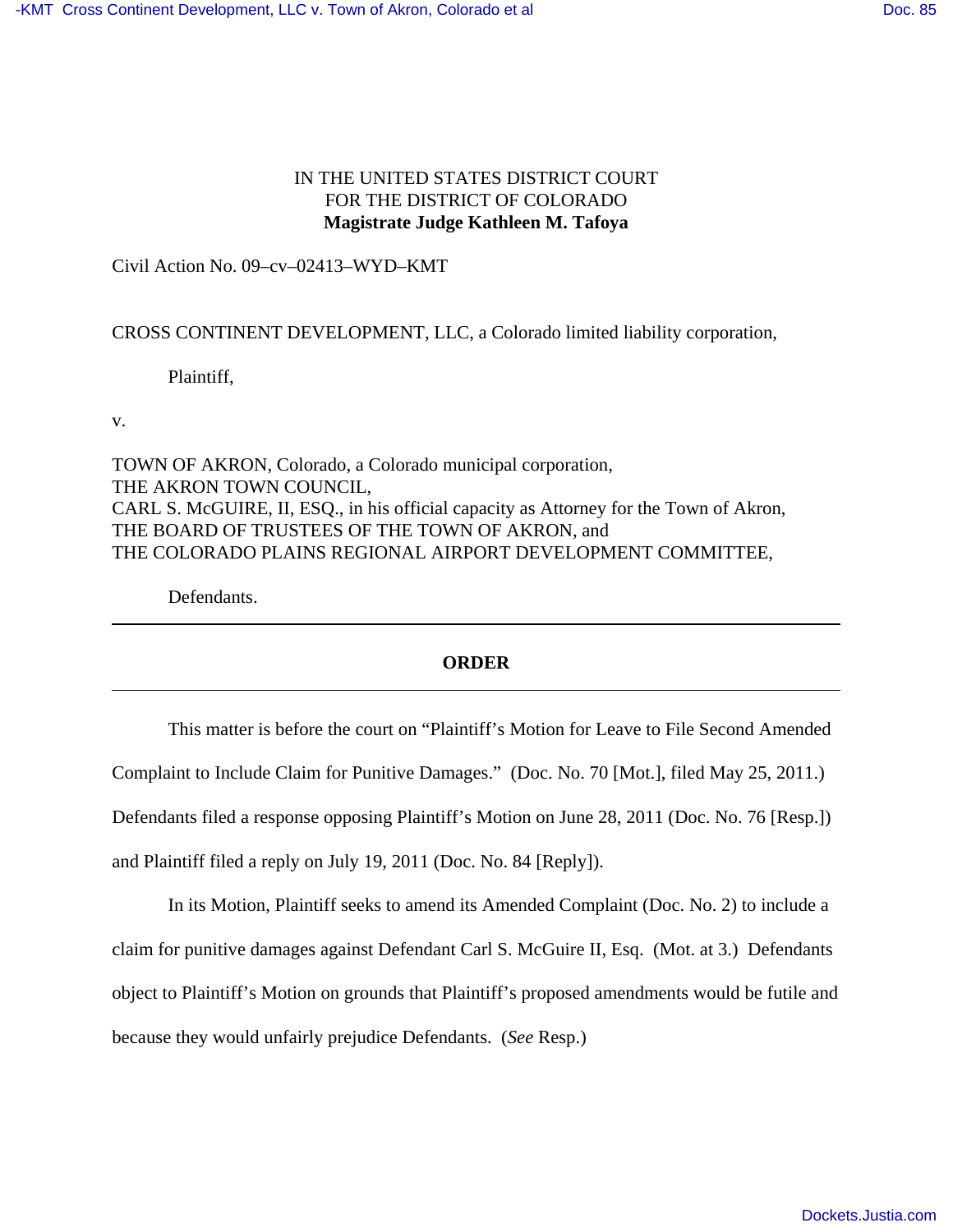#### **LEGAL STANDARD**

Pursuant to Fed. R. Civ. P. 15(a), "The court should freely give leave [to amend

the pleadings] when justice so requires." *See also York v. Cherry Creek Sch. Dist. No. 5,* 232

F.R.D. 648, 649 (D. Colo. 2005); *Aspen Orthopaedics & Sports Medicine, LLC v. Aspen Valley*

*Hosp. Dist.,* 353 F.3d 832, 842 (10th Cir. 2003). The Supreme Court has explained the

circumstances under which denial of leave to amend is appropriate.

If the underlying facts or circumstances relied upon by a plaintiff may be a proper subject of relief, he ought to be afforded an opportunity to test his claim on the merits. In the absence of any apparent or declared reason-such as undue delay, bad faith or dilatory motive on the part of the movant, repeated failure to cure deficiencies by amendments previously allowed, undue prejudice to the opposing party by virtue of allowance of the amendment, futility of amendment, etc.-the leave sought should, as the rules require, be "freely given." Of course, the grant or denial of an opportunity to amend is within the discretion of the District Court, but outright refusal to grant the leave without any justifying reason appearing for the denial is not an exercise of discretion; it is merely abuse of that discretion and inconsistent with the spirit of the Federal Rules.

*Foman v. Davis*, 371 U.S. 178, 182 (1962). *See also Triplett v. LeFlore County, Okl*., 712 F.2d

444, 446 (10th Cir. 1983). Further, the Supreme Court guides that

The Federal Rules reject the approach that pleading is a game of skill in which one misstep by counsel may be decisive to the outcome and accept the principle that the purpose of pleading is to facilitate a proper decision on the merits.

*Conley v. Gibson,* 355 U.S. 41, 48 (1957).

## **ANALYSIS**

### *1. Futility*

"Although Fed. R. Civ. P. 15(a) provides that leave to amend shall be given freely, the

district court may deny leave to amend where amendment would be futile. A proposed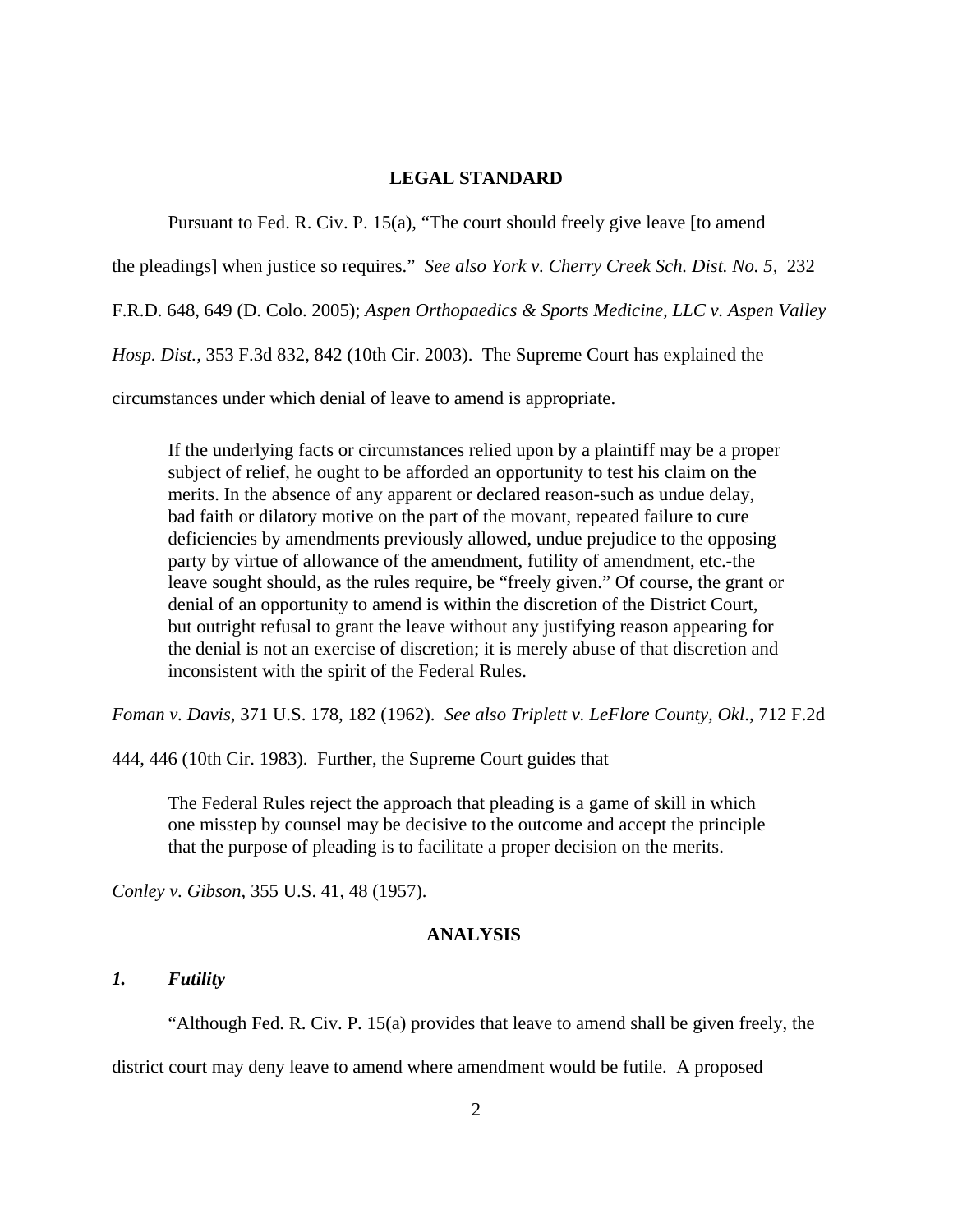amendment is futile if the complaint, as amended, would be subject to dismissal." *Jefferson County Sch. Dist. v. Moody's Investor's Services*, 175 F.3d 848, 859 (10th Cir. 1999); *see also Ketchum v. Cruz*, 961 F.2d 916, 920 (10th Cir. 1992).

Defendants first argue that Plaintiff's proposed amendments are futile because, by seeking to assert claims for punitive damages against Defendant McGuire in his official capacity, Plaintiff impermissibly seeks to recover punitive damages from the Town of Akron, a government entity. (Resp. 5-6.) However, Defendants do not cite any case law or other authority to support their position that Plaintiff cannot recover punitive damages from Defendant McGuire in his official capacity. Instead, and as Plaintiff counters, the Tenth Circuit has held just the opposite: "The fact that municipalities are immune from punitive damages does not, however, mean that individuals in their official capacity are likewise immune." *Youren v. Tintic Sch. Dist.,* 343 F.3d 1296, 1307 (10th Cir. 2003).

To be sure, other courts have questioned *Youren's* reasoning on this point*, Riggs v. City of Owensville,* No. 4:10-cv-793-CAS, 2010 WL 2681384, at \*2–3 (E.D. Mo. July 2, 2010) (unpublished), and at least one court in this circuit has failed to follow this portion of *Youren's* holding, *Fernandez v. Taos Mun. Sch. Bd. of Educ.,* 403 F. Supp. 2d (D.N.M. 2005) (Kelly, J., sitting by designation) (citing *Youren,* but nevertheless dismissing punitive damages claim against individual defendants in their official capacities).<sup>1</sup> Nevertheless, absent a thorough, well-

<sup>&</sup>lt;sup>1</sup> See also Smith v. Wade, 461 U.S. 30, 36 n.5 (1983) (recognizing that a significant justification for the holding of *Newport v. Fact Concerts, Inc.,* 453 U.S. 247 (1981)—where the Court held that punitive damages are not recoverable against a municipality—was that the assessment of punitive damages against an offending official "based on his personal financial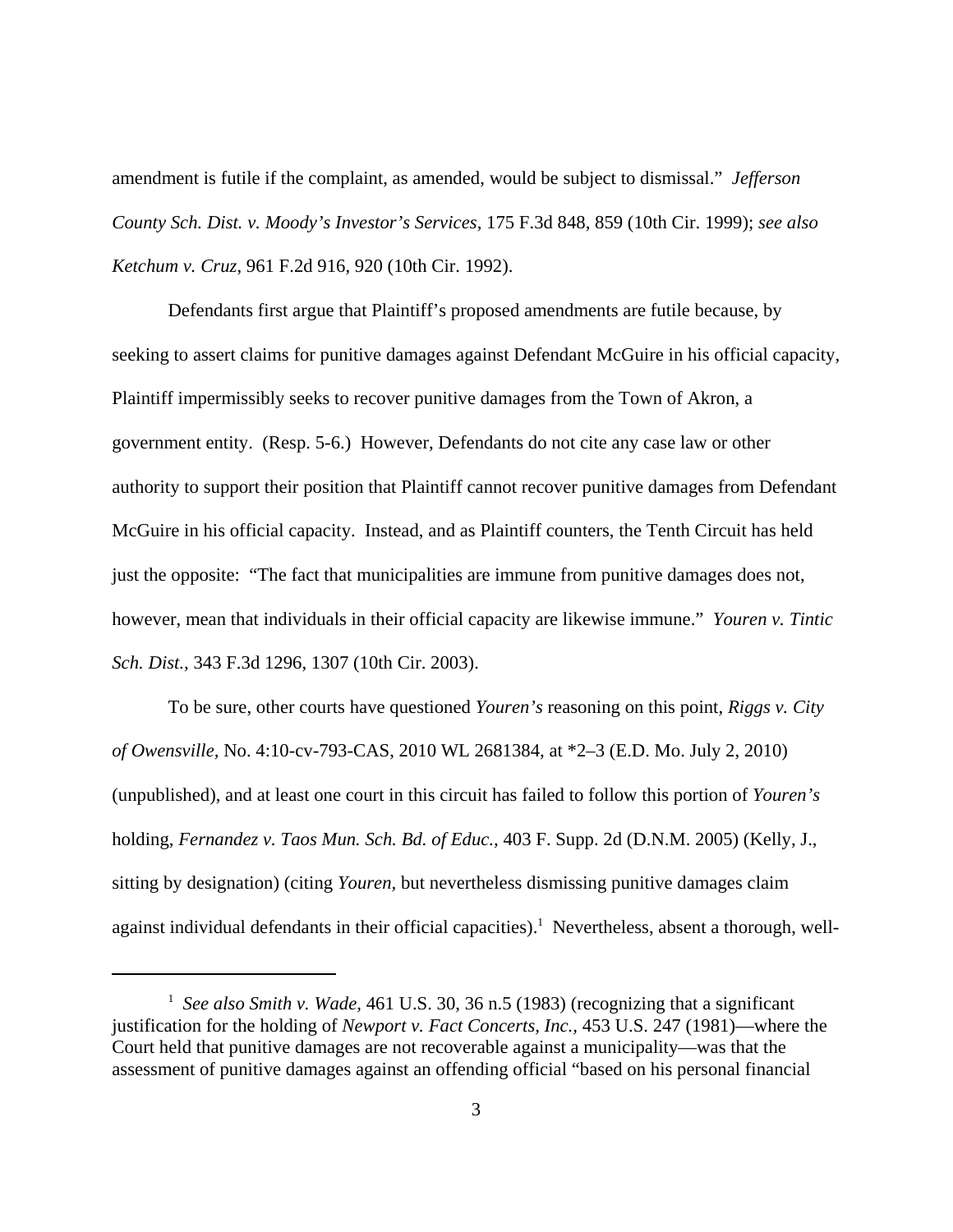supported argument from Defendants, the court declines to reject binding Tenth Circuit precedent on point, particularly at this procedural juncture. Accordingly, the court finds that Defendants have failed to demonstrate Plaintiff's proposed amendments are futile insofar as they seek punitive damages against Defendant McGuire in his official capacity.

Defendants next claim that Plaintiff's proposed amendments are futile because Plaintiff has failed to provide any allegations that, if true, would warrant an award of punitive damages. (Resp. at 6–7.) Plaintiff contends that it has alleged a number of specific facts entitling it to punitive damages. (Mot. at 4.)

Punitive damages are available in a 42 U.S.C. § 1983 action when "the defendant's conduct is shown to be motivated by evil motive or intent, or when if involves reckless or callous indifference to the federally protected rights of others." *Smith*, 461 U.S. at 56. Here, Chief Judge Daniel has already determined that the allegations that Defendant McGuire "publicly acknowledg[ed] the one-year cure period in the lease, and then nevertheless stat[ed] that CCD's rejection of the termination on that basis would 'set us up for the next violation'" could amount to an "arbitrary, capricious, and/or conscience shocking" act. (Order, Doc. No. 48, entered Sep. 23, 2010). While the substantive due process test employed by Chief Judge Daniel in his order is not identical to the standard for determining whether punitive damages are available, they both implicate factual issues better resolved at a later stage in the proceedings. *Gansert v. Colorado,* 348 F. Supp. 2d 1215, 1231-32 (D. Colo. 2004) (whether a jury could find that a defendant acted

resources" sufficiently protects against recurrent constitutional violations).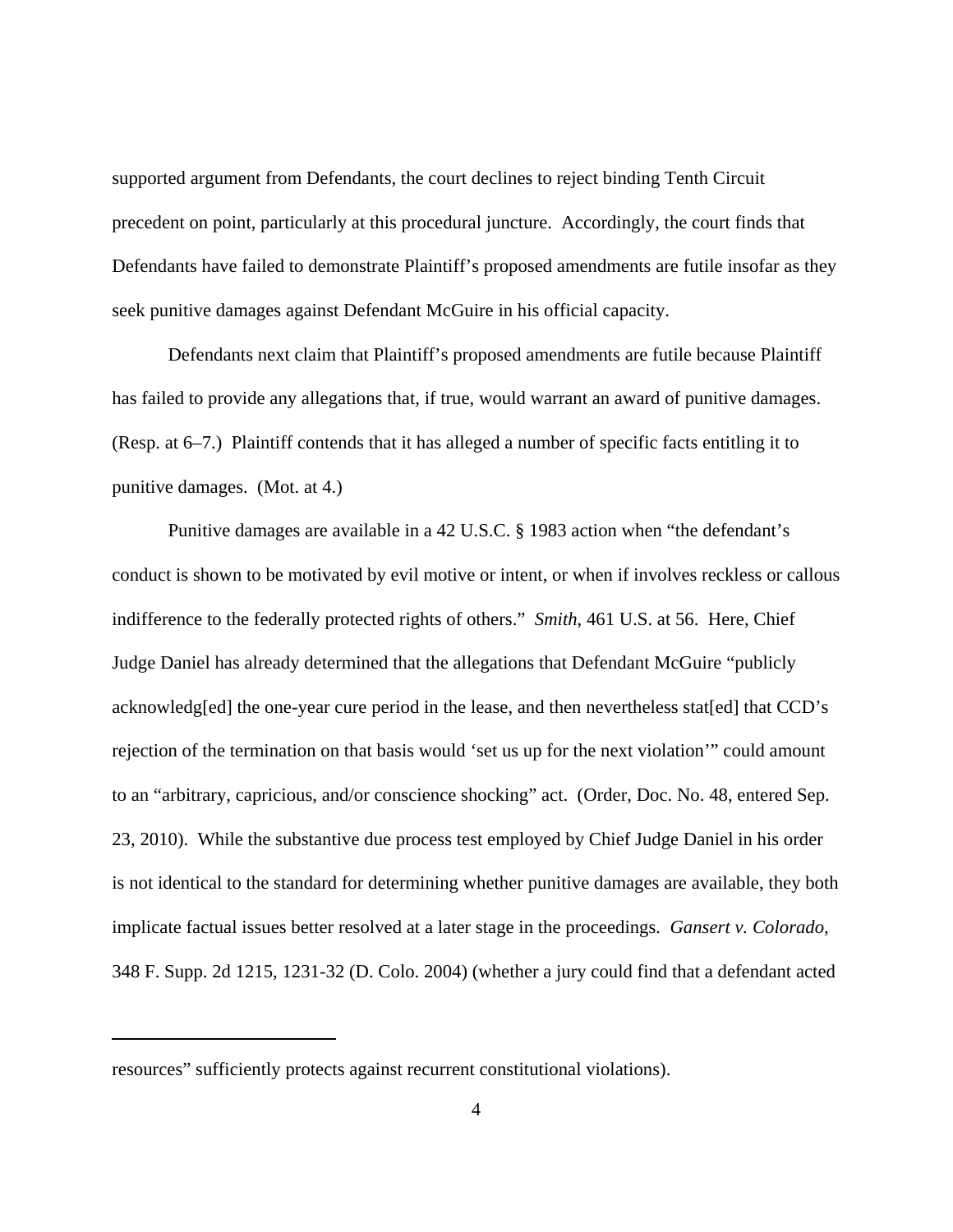with the requisite mind state to support punitive damages "depends on the evidence put before the jury").

Defendants further argue that the applicable statute of limitations has expired for Plaintiff's proposed amendments against Defendant McGuire. (Resp. at 8-9.) More specifically, Defendants again argue that Plaintiff must name Defendant McGuire as a defendant in his individual capacity to assert a claim for punitive damages, and because the statute of limitations on Plaintiff's § 1983 claims supposedly ran on January 5, 2011, Plaintiff's failure to name Defendant McGuire in his individual capacity prior to that date bars Plaintiff's proposed amendments for punitive damages. (*Id.*) However, as noted above, Tenth Circuit case law affirmatively provides that punitive damages may be asserted against a state official in his official capacity. *Youren,* 343 F.3d at 1306. Plaintiff filed its Amended Complaint on October 15, 2009—well before the date on which Defendants argue the statute of limitations expired—and named Defendant McGuire in his official capacity therein. Accordingly, Plaintiff's proposed amendments are not futile under the applicable statute of limitations.

Defendants' final futility argument asserts that Plaintiff's proposed amendments should not be permitted because Defendant McGuire is protected by qualified immunity. (Resp. at 9- 10.) "Qualified immunity applies only to defendants who are sued in their individual capacities, not in their official capacities." *Tri-State Contractors, Inc. v. Fagnant,* 393 F. App'x 580, 583 (10th Cir. 2010) (citing *Kentucky v. Graham,* 473 U.S. 159, 166-67 (1985)). Here, Defendant McGuire is being sued only in his official capacity, and not in his individual capacity.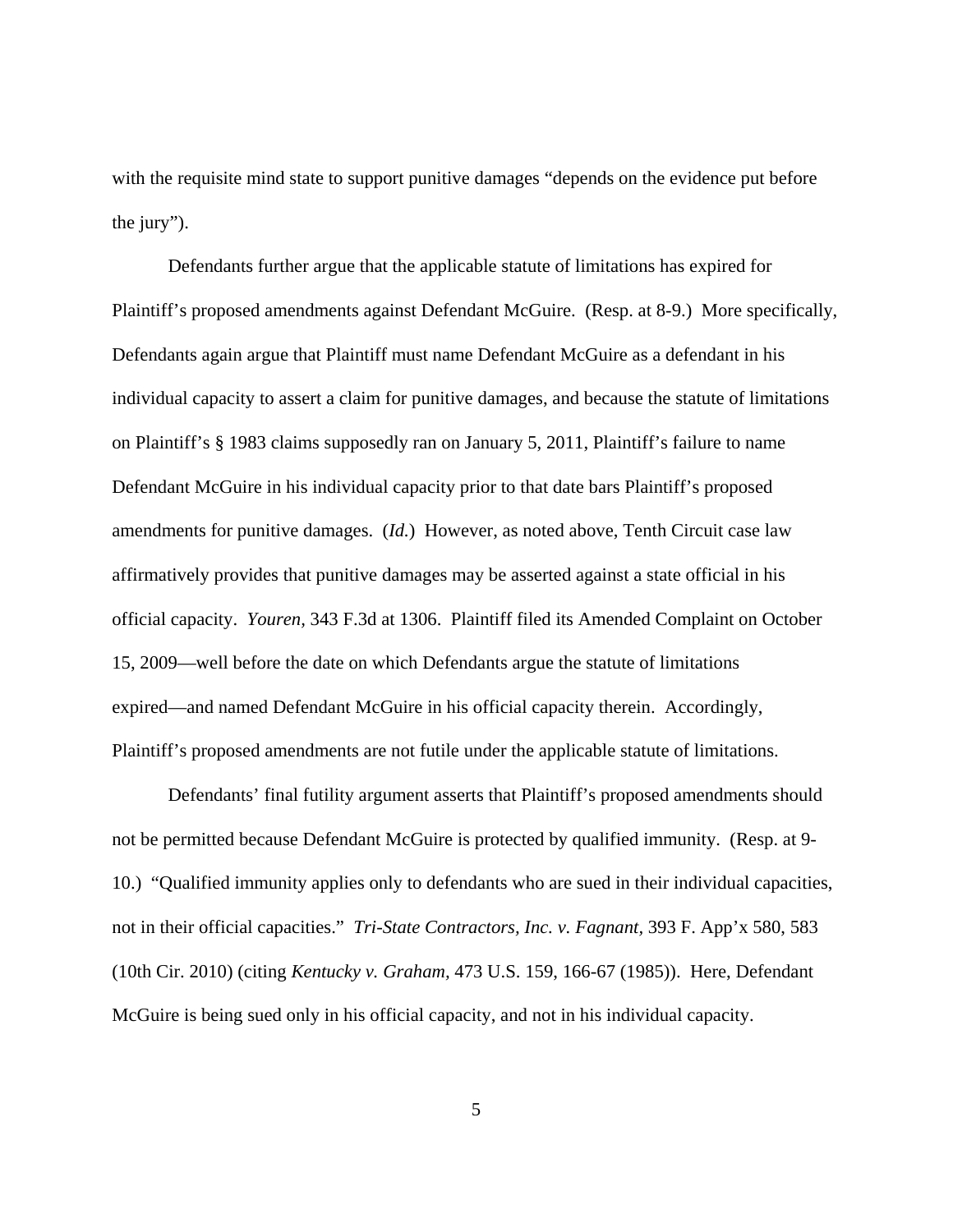Therefore, because qualified immunity would offer no defense to Plaintiff's proposed amendments, Plaintiff's Motion is not futile.

## *2. Undue Prejudice*

Defendants next argue that Plaintiff's Motion should be denied because the proposed amendments would cause Defendants unfair prejudice. (Resp. at 11-12.) The "most important [] factor in deciding a motion to amend the pleadings [] is whether the amendment would prejudice the nonmoving party." *Minter v. Prime Equip. Co.*, 451 F.3d 1196, 1207 (10th Cir. 2006). Prejudice under Rule 15 "means undue difficulty in prosecuting [or defending] a lawsuit as a result of a change of tactics or theories on the part of the other party." *Deakyne v. Commissioners of Lewes*, 416 F.2d 290, 300 (3d Cir. 1969); *see also LeaseAmerica Corp. v. Eckel*, 710 F.2d 1470, 1474 (10th Cir. 1983). "Most often, this occurs when the amended claims arise out of subject matter different from what was set forth in the complaint and raise significant new factual issues." *Minter*, 451 F.3d at 1208.

Defendants' argument that they will be prejudiced because Plaintiff is "asserting a new legal theory of liability by requesting punitive damages against [Defendant] McGuire in his individual capacity" is easily dismissed in light of the discussion above. (Resp. at 11.) Again, Plaintiff has made it clear that Defendant McGuire is being sued for punitive damages in his official capacity, not his individual capacity. (Reply at 2.) Otherwise, no new or additional factual allegations are raised by Plaintiff's proposed amendments. Moreover, even if it could somehow be said that the proposed amendments significantly shifted the thrust of this case, trial is currently set for January 9, 2012 (Minute Order, Doc. No. 69, entered Apr. 19, 2011)—more